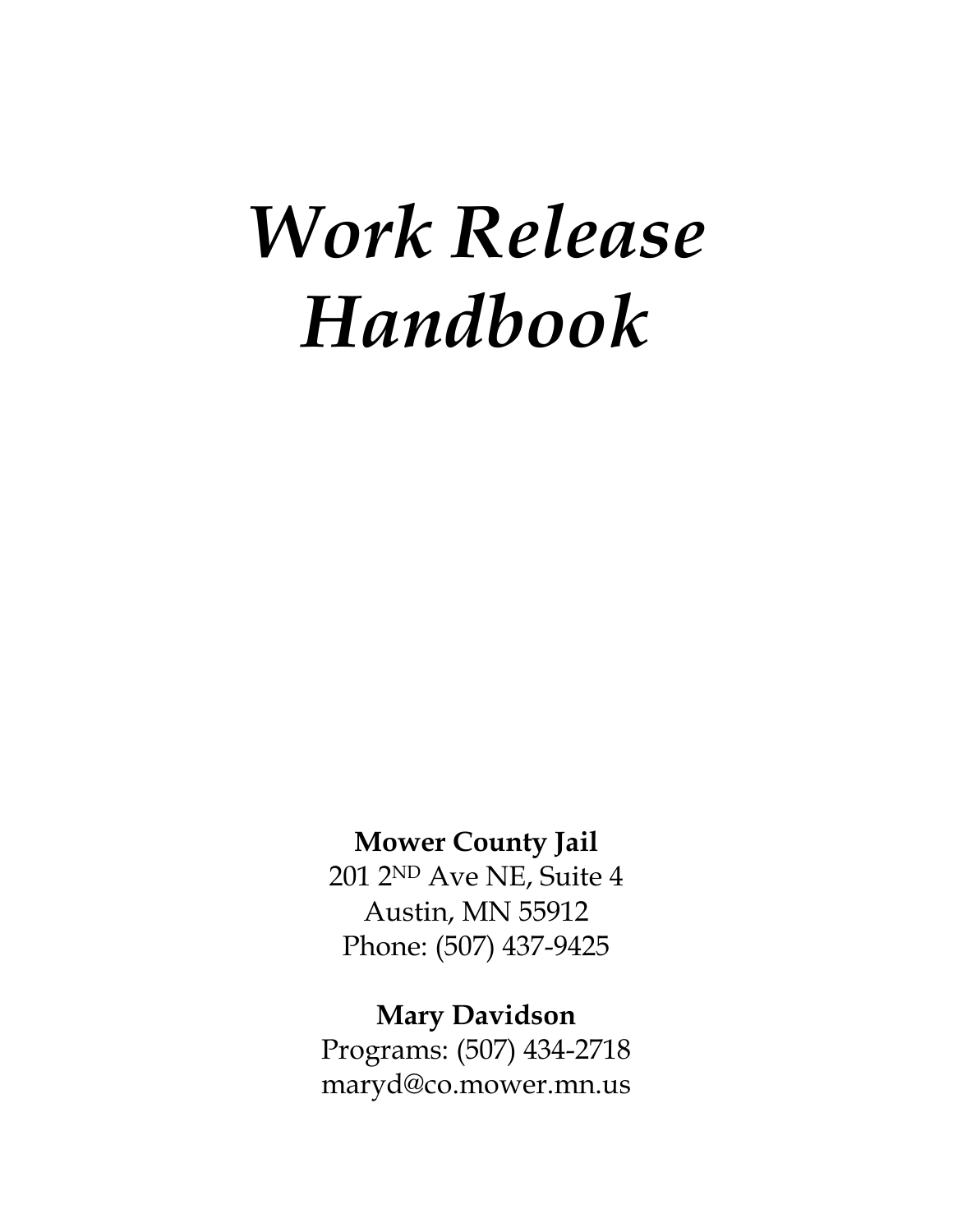# **Work Release Program Rules and Regulations**

The following rules apply to all work release inmates. Inmates will be required to follow the rules contained in this handbook as well as the Work Release Contract form you sign prior to beginning your sentence. Release inmates are responsible for knowing and following these rules.

If you are attending school and have a two (2) hour break between classes, you are required to return to the Jail. All educational releases, with the exception of high school students, shall be required to pay the established work release fee.

These same rules apply to any resident of the Mower County Jail who is allowed to leave for educational release, medical appointments, job search, out-patient treatment or any other reason.

# **Before Your Sentence Begins**

You are responsible for contacting the Mower County Jail to arrange an appointment to pick up the necessary paperwork required for admittance to the Work Release Program.

Persons granted work release privileges by the court must complete a work release application. No cash paying jobs or more than one job is allowed. Program staff will use the information provided to verify school enrollment, employment and transportation arrangements. The applicant for work release may be required to provide proof of employment by means of employer notification, w-2 statements, tax statements or other such methods. Failure to provide requested information in a timely manner may delay the start of work release privileges.

Eligibility for work or school release may be denied because of other agency holds, distance to job site, lack of employer supervision, transportation problems, failure to pay fees, positive chemical test, history of non-compliance during previous commitments, failure to comply with detention rules, or other relevant factors.

Program staff will contact your employer to verify your employment and your work schedule before you will be allowed on the work release program. Periodic contacts with your employer will be made to verify your work attendance.

# **WORK HOURS**

Work release inmates will be allowed outside of the Jail up to twelve (12) hours per day with a maximum of sixty (60) hours per week, including travel time. You will not be allowed out more than six (6) days per week and must remain in jail at least one (1) day out of every seven (7) day period.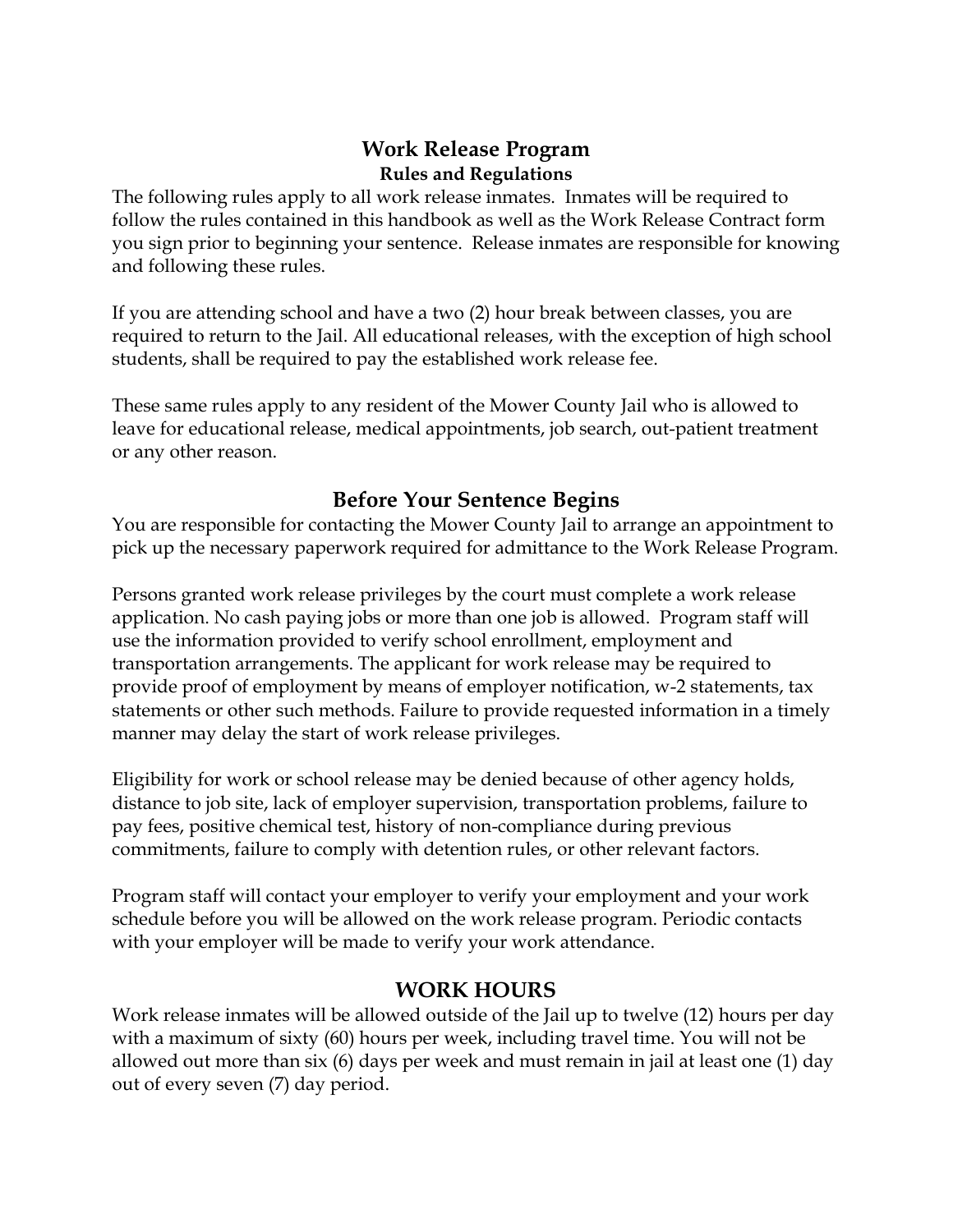You must provide a copy of your work schedule for program staff to determine your release hours. At the end of each work week, you must have your employer provide program staff with a copy of your time card. Any change in work schedule must be reported ahead of time to program staff. You must provide written verification, signed by your employer, of any schedule changes.

You will be released from the Jail in sufficient time to get to work promptly. You will go directly to work and return directly to the Jail following work. Absolutely no stops are allowed without prior permission from staff.

If you fail to return from work at your scheduled time, you will be subject to disciplinary action. Anyone not returning from work will be charged with escape from custody.

# **Work Release Fees**

You must pay for the first seven (7) days of work release fees before being eligible for release. Work release fees will be paid weekly and must be paid one week in advance. You will not be released if the fees are not paid. The Mower County Board of Commissioners will set the per diem rates for work release inmates.

Work release inmates are charged for every day or part of a day, (including days off and release date) starting on the report-in date. In the case of inmates who obtain employment while incarcerated, the fees will begin on the first day of work release.

If you fail to pay, work release privileges will be suspended until you are caught up with the payment. There are no exceptions to this rule. If you do not pay, you do not go to work.

An inmate may use work release privileges for attending college. The same rate will apply as for work release inmates.

In the event an inmate is terminated from employment for any reason, or loses work release privileges and requests to finish their sentence on straight time or Sentencing to Service (STS), any paid work release fees will not be refunded, but will be applied to pay to stay fees.

#### **WORK RELEASE FEES**

| <b>Mower County Sentence</b>          | \$20.00/day |
|---------------------------------------|-------------|
| Sentence transfer from outside county | \$65.00/day |
| Sentence transfer from outside state  | \$65.00/day |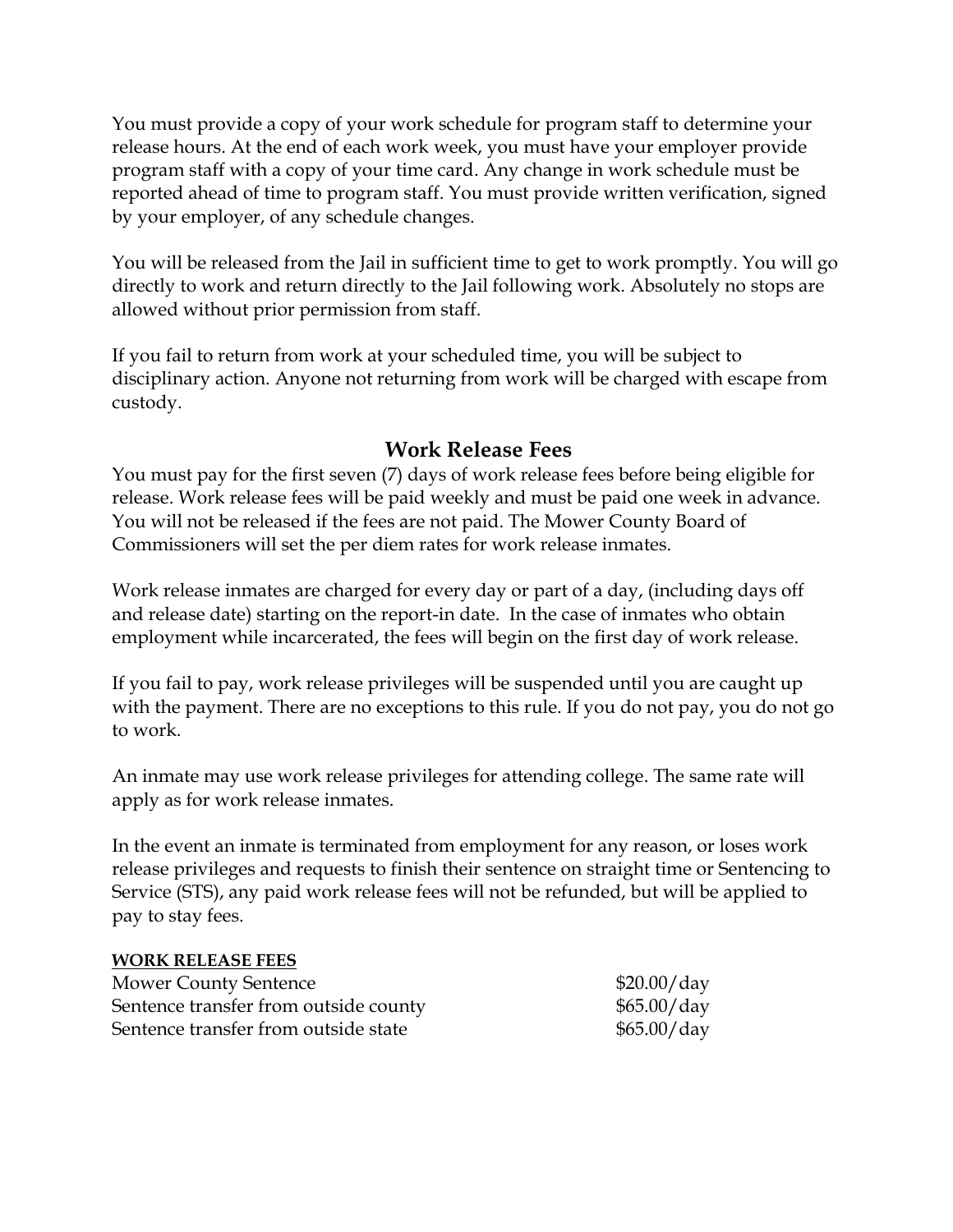# **Booking fee**

Pursuant to Minnesota State Statute 641.12, Subd. 1, all inmates will pay a booking fee to the Sheriff's Department of the county in which the jail is located. The Mower County Board of Commissioners will set the rate for the booking fee. The current rate is ten (10) dollars. The booking fee must be paid to be eligible for the work release program.

# **Drug / Alcohol Testing**

You will be required to provide a urine sample for drug/alcohol testing. The initial test will be at county expense. If, however, the initial test is positive, work release privileges will be suspended. Further testing will be no sooner than 14 days and at the discretion of the detention staff. The cost of the second urine test will be at your expense. False positive tests due to prescribed medication will still be considered positive and disqualify you from work release privileges. Any time during your stay you may be required to submit to breath and/or urinalysis testing upon your return from work release. Refusal to test, failure to provide the requested sample, or a positive test will result in the loss of work release privileges and may also result in loss of any good time accrued.

# **Tuberculosis Test**

All inmates incarcerated longer than fourteen (14) days must be screened for tuberculosis either by mantoux testing or chest x-ray. You will be advised of the date and time testing is administered. You must make arrangements to be present for this testing. This testing may be waived if proof of a recent TB test is available.

# **Work Release Forms**

- 1. Work Release Application: You will need to supply certain employment information to qualify for the Work Release Program.
- 2. Work Release Contract: The Mower County Jail Program Coordinator or designee will go over the Work Release Contract with you. It is your responsibility to understand these rules in order to keep your job.
- 3. Employer Notification Form: You are responsible to give this form to your employer.
- 4. Vehicle Information: You must have a valid driver's license and show proof of current insurance on the vehicle you are driving.

# **Sentence Start Date and Time**

A date and time will be scheduled for you when you are to report to jail to start your sentence. Failure to check in at the designated time and date may result in the loss of your work release privileges**. Reporting to jail under the influence of either an illegal controlled substance or alcohol will result in the loss of work release privileges.**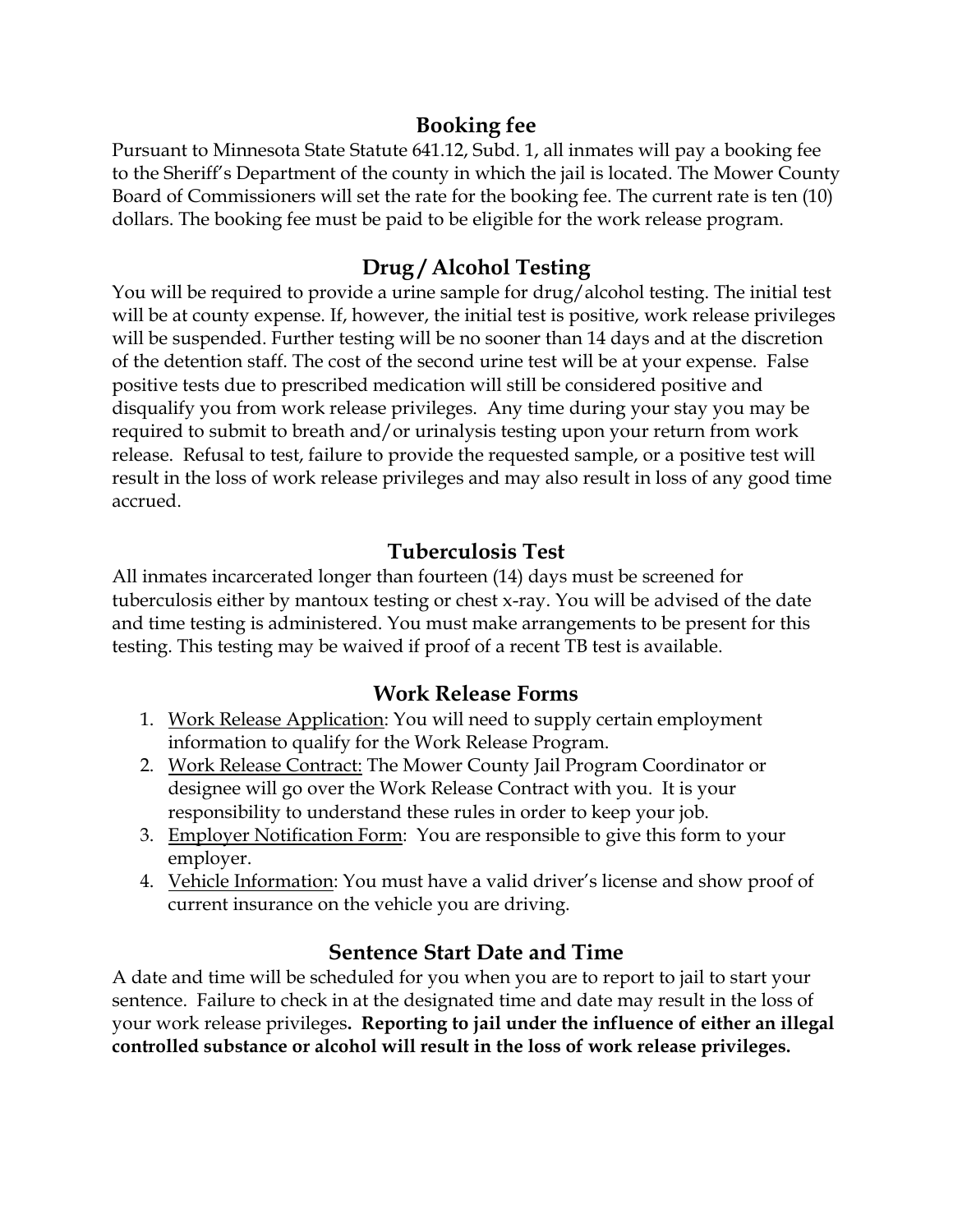#### **Parking**

Work release inmates are required to park in the Riverside Arena Lot. If someone is giving you a ride to work, they must pick you up at the work release entrance on the west side of the building.

#### **Money**

The Mower County Jail is not responsible for any money left in the work release locker room. Do not bring large amounts of money. There is a kiosk in the main lobby to pay the work release fees and deposit money into your account to use for canteen. Cash will not be used for transactions in the Jail. Staff will not accept cash to be placed in your locker.

#### **Meals**

Meals will be provided at regular times when you are in jail. One sack lunch will be provided upon request if you are not in jail at regular meal times. You must remain on the job site for all employee breaks. You are not allowed to go "out" to eat while at work. If you are found to be dining out, your work release privileges will be revoked.

#### **Inmate Handbook**

An Inmate Handbook will be issued to you at the time of your check in. You are strongly encouraged to read this handbook and follow all rules in order to avoid disciplinary action. If you fail to follow the rules of the jail your work release privileges may be revoked. Please ask a Detention Deputy or use the Inmate Request Form for all questions or concerns.

#### **What to Bring To Jail**

You may bring a total of 2 different sets of work clothing, prescribed medication, and money for canteen and to pay all required fees, and a Bible or other sacred book. Nothing else will be allowed. All personal hygiene items will be supplied.

#### **Laundry**

You are responsible for washing your own clothes. A washer and dryer are provided by the facility. Jail issued clothing will be laundered by an inmate worker and exchanged at designated times only, unless clothing is soiled. The Mower County Jail is not responsible for lost or damaged items.

#### **Razors**

Razors and shaving cream will be provided by the jail. Do not bring in your own razor or it will be confiscated and destroyed. Razors are closely monitored and will only be available at certain times during the day.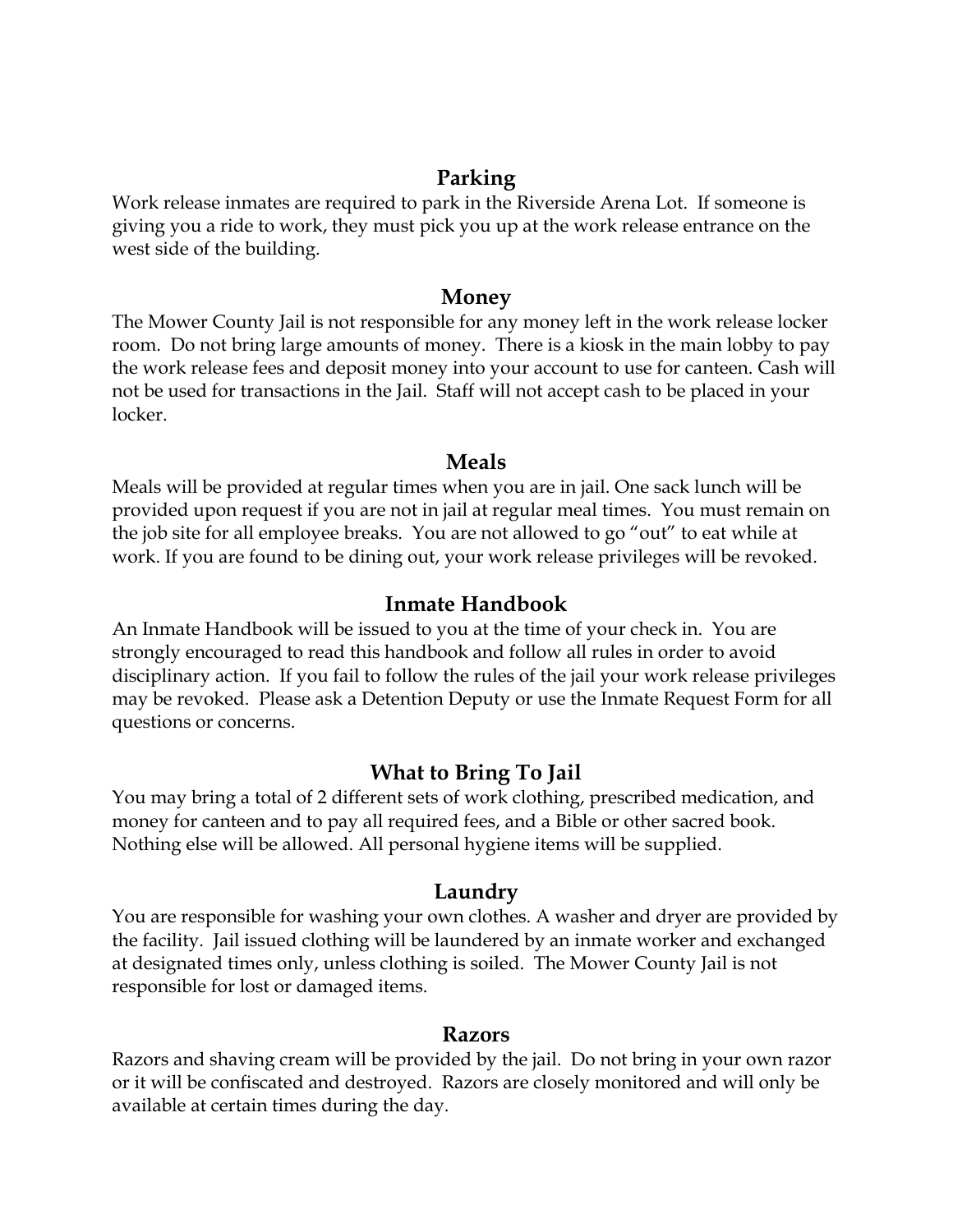# **Medications**

Any medication brought to the facility must be for current conditions only, properly labeled and in the appropriate bottle or container. Only current medications ordered by a physician will be dispensed. Expired medications will be destroyed. Do not bring any over-the-counter medications (such as Tylenol or Ibuprofen) as we have a supply here.

Medical staff may require information from your physician. This may require that you sign an Authorization to Release Information form. Failure to follow these instructions may delay the administration of your medications or your participation in the work release program, if applicable.

Delivery of medications will be scheduled around meal times unless otherwise noted by the doctor. If you need to take medication with you to work, the appropriate amount of medication will be packaged for you. You must sign for all medication when received.

You will be financially responsible for any costs incurred for medical or dental treatment while on the work release program.

### **Inmate Request Forms**

If you have questions, concerns or requests while serving your sentence, you must complete an "Inmate Request Form" that is found in the inmate kiosk located in each housing unit. A reply will be sent back to you via the kiosk.

# **Telephone**

All inmates will use the Reliance Telephone system. The detention staff will not make any calls for you. To set up collect call accounts or buy a phone card visit online at [www.reliancetelephone.com](http://www.reliancetelephone.com/) or to set up collect call accounts only, you may call 1-800- 896-3201. You may also purchase a phone card via the kiosk located in the housing unit. Individuals may leave a message for you using the Reliance Telephone system by calling 507-433-4366. Refer to the posted instructions to retrieve phone messages. Detention staff does not take messages for inmates. Be advised that all calls (except attorney calls) are subject to monitoring and recording.

Texting

Jail issued texting devices are not allowed to be taken outside of the jail. Personal cell phones will be placed in a locker.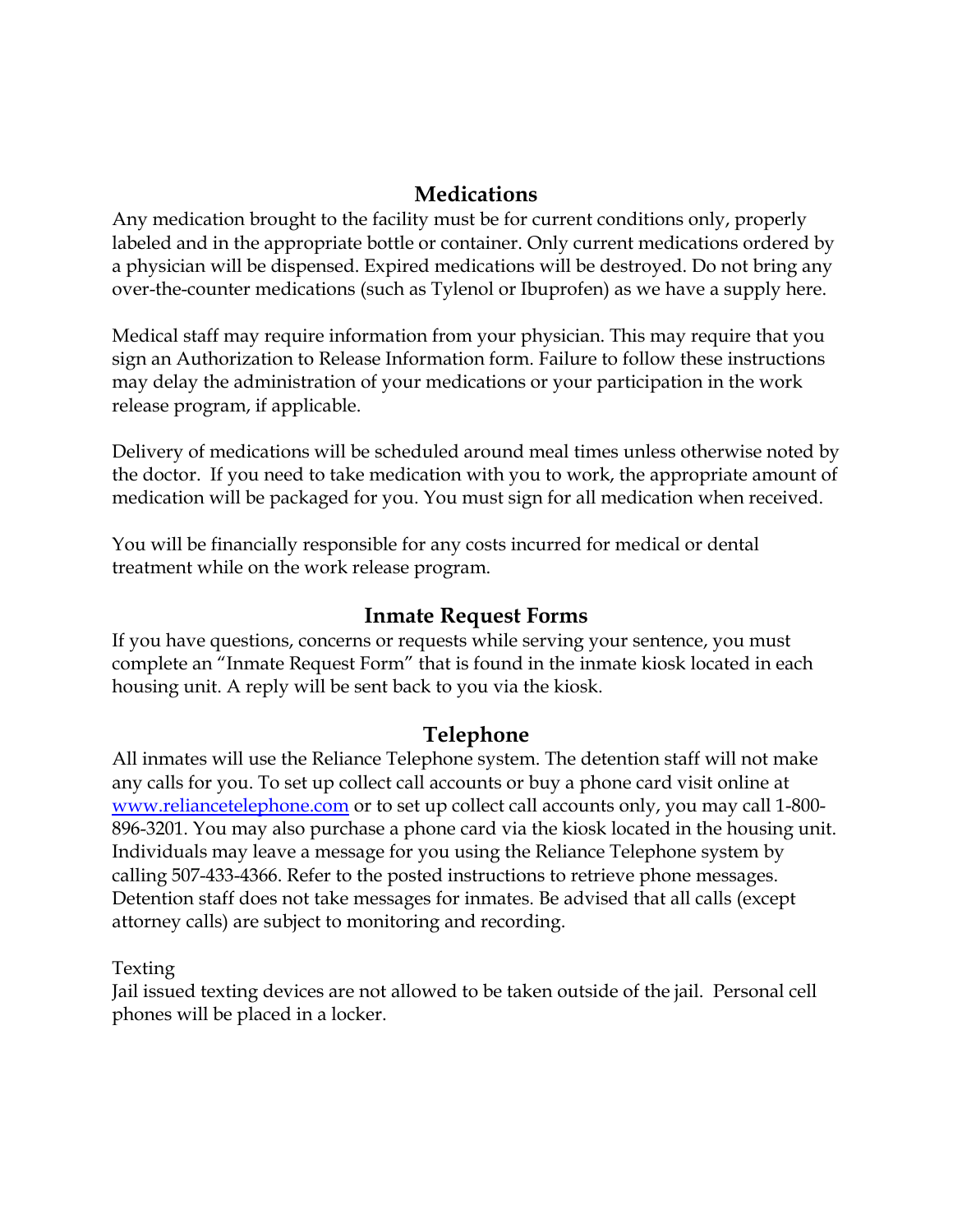# **Daily Tasks**

Even though you are a work release inmate, you will be required to complete certain tasks that pertain to your living quarters and dayrooms that you occupy. Cells and dayrooms will be cleaned and kept tidy. Beds will be made at all times when unoccupied. Refusal to comply with the requests of detention staff will result in disciplinary action and may result in suspension of your work release privilege.

# **Contraband**

Introduction of contraband into a jail is a crime. Contraband is any controlled substance as defined in Minnesota State Statute 152.021, or any intoxicating or alcoholic liquor or malt beverage. This definition is further broadened to include anything which is not issued and/or authorized to be in your possession while in this facility. You will not consume, possess or be under the influence on any controlled substance, malt beverage, intoxicating or alcoholic liquor, non-prescribed drugs, and/or anything containing alcohol including non-alcoholic beer during your commitment. This includes your start date and the time you are out on release. The presence of any of the above mentioned in your system will be considered prima facie evidence of use or consumption and will result in revocation of your work release privileges.

You will be subject to periodic pat searches and a strip search every time you return from work release to prevent contraband from entering the jail facility.

You are not allowed to possess any firearms, ammunition, knives, mace, or other dangerous weapons while you are on work release.

No tobacco products or lighters are allowed in the Mower County Jail. This includes the locker room where your property will be stored.

You will not take anything out of, or bring anything into the jail, for another inmate or on behalf of another inmate. This will result in loss of your work release privilege.

# **Transportation**

All work release inmates must have transportation arrangements prior to beginning the Work Release program. If you will be driving yourself or getting a ride, a copy of a valid driver's license and proof of insurance on the vehicle will be required.

Work Release inmates will only be allowed to drive with another work release inmate if they work at the same location with the same hours. Inmates are not allowed to leave the Jail to meet a ride at another location. You must be picked up and dropped off at the Jail.